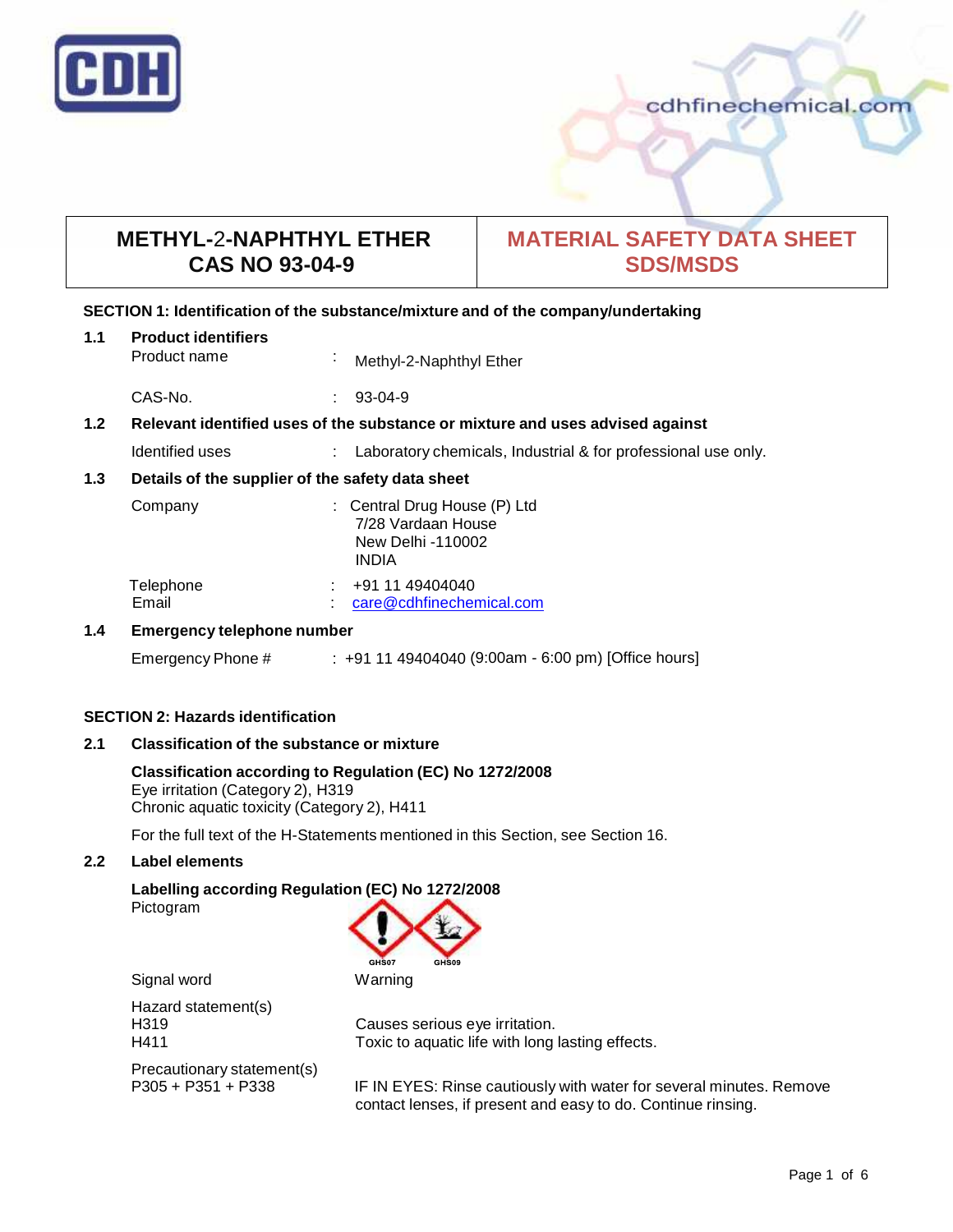| Supplemental Hazard | none |
|---------------------|------|
| Statements          |      |

## **2.3 Other hazards**

This substance/mixture contains no components considered to be either persistent, bioaccumulative and toxic (PBT), or very persistent and very bioaccumulative (vPvB) at levels of 0.1% or higher.

## **SECTION 3: Composition/information on ingredients**

#### **3.1 Substances**

| Synonyms         | : Methyl 2-naphthyl ether |
|------------------|---------------------------|
| Formula          | $C_{10}H_7OCH_3$          |
| Molecular weight | : $158.20$ g/mol          |
| CAS-No.          | $: 93-04-9$               |
| EC-No.           | $: 202 - 213 - 6$         |

# **Hazardous ingredients according to Regulation (EC) No 1272/2008**

| Component               |           | <b>Classification</b>                          | Concentration |
|-------------------------|-----------|------------------------------------------------|---------------|
| Methyl 2-naphthyl ether |           |                                                |               |
| CAS-No.                 | $93-04-9$ | Eye Irrit. 2; Aquatic Chronic 2; $\le$ = 100 % |               |
| EC-No.                  | 202-213-6 | H319, H411                                     |               |

For the full text of the H-Statements mentioned in this Section, see Section 16.

#### **SECTION 4: First aid measures**

#### **4.1 Description of first aid measures**

#### **General advice**

Consult a physician. Show this safety data sheet to the doctor in attendance.

#### **If inhaled**

If breathed in, move person into fresh air. If not breathing, give artificial respiration. Consult a physician.

#### **In case of skin contact**

Wash off with soap and plenty of water. Consult a physician.

#### **In case of eye contact**

Rinse thoroughly with plenty of water for at least 15 minutes and consult a physician.

#### **If swallowed**

Never give anything by mouth to an unconscious person. Rinse mouth with water. Consult a physician.

#### **4.2 Most important symptoms and effects, both acute and delayed**

The most important known symptoms and effects are described in the labelling (see section 2.2) and/or in section 11

**4.3 Indication of any immediate medical attention and special treatment needed** No data available

#### **SECTION 5: Firefighting measures**

#### **5.1 Extinguishing media**

### **Suitable extinguishing media** Use water spray, alcohol-resistant foam, dry chemical or carbon dioxide.

**5.2 Special hazards arising from the substance ormixture** Carbon oxides

# **5.3 Advice for firefighters**

Wear self-contained breathing apparatus for firefighting if necessary.

# **5.4 Further information**

No data available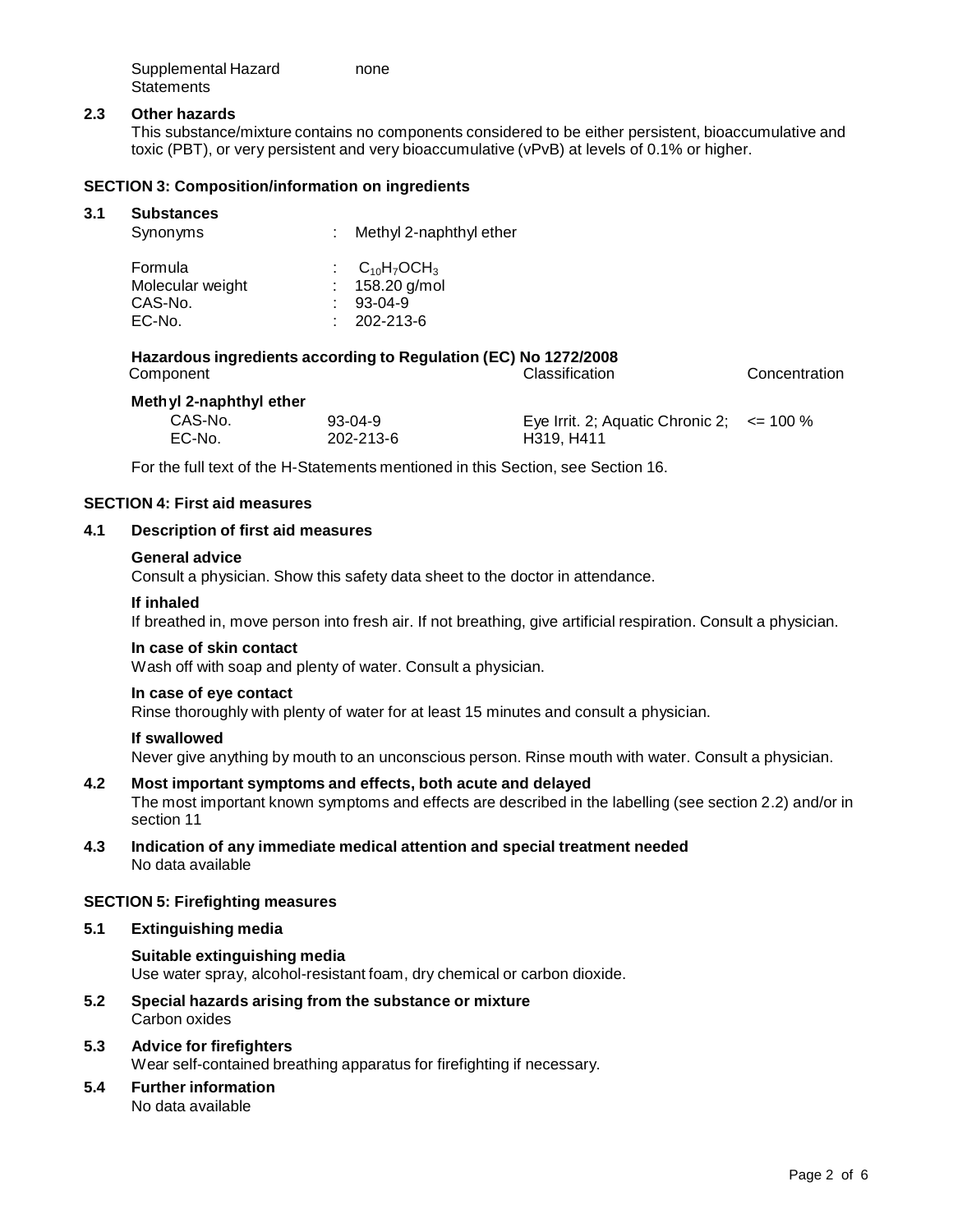# **SECTION 6: Accidental release measures**

**6.1 Personal precautions, protective equipment and emergency procedures** Use personal protective equipment. Avoid dust formation. Avoid breathing vapours, mist or gas. Ensure adequate ventilation. Avoid breathing dust. For personal protection see section 8.

#### **6.2 Environmental precautions**

Prevent further leakage or spillage if safe to do so. Do not let product enter drains. Discharge into the environment must be avoided.

- **6.3 Methods and materials for containment and cleaning up** Pick up and arrange disposal without creating dust. Sweep up and shovel. Keep in suitable, closed containers for disposal.
- **6.4 Reference to other sections** For disposal see section 13.

#### **SECTION 7: Handling and storage**

#### **7.1 Precautions for safe handling**

Avoid contact with skin and eyes. Avoid formation of dust and aerosols. Provide appropriate exhaust ventilation at places where dust is formed. For precautions see section 2.2.

**7.2 Conditions for safe storage, including any incompatibilities** Store in cool place. Keep container tightly closed in a dry and well-ventilated place. Storage class (TRGS 510): Non Combustible Solids

## **7.3 Specific end use(s)**

Apart from the uses mentioned in section 1.2 no other specific uses are stipulated

#### **SECTION 8: Exposure controls/personal protection**

### **8.1 Control parameters**

# **8.2 Exposure controls**

#### **Appropriate engineering controls**

Handle in accordance with good industrial hygiene and safety practice. Wash hands before breaks and at the end of workday.

### **Personal protective equipment**

#### **Eye/face protection**

Safety glasses with side-shields conforming to EN166 Use equipment for eye protection tested and approved under appropriate government standards such as NIOSH (US) or EN 166(EU).

#### **Skin protection**

Handle with gloves. Gloves must be inspected prior to use. Use proper glove removal technique (without touching glove's outer surface) to avoid skin contact with this product. Dispose of contaminated gloves after use in accordance with applicable laws and good laboratory practices. Wash and dry hands.

#### **Body Protection**

Impervious clothing, The type of protective equipment must be selected according to the concentration and amount of the dangerous substance at the specific workplace.

#### **Respiratory protection**

For nuisance exposures use type P95 (US) or type P1 (EU EN 143) particle r (US) or type ABEK- P2 (EU EN 143) respirator cartridges. Use respirators and components tested and approved under appropriate government standards such as NIOSH (US) or CEN (EU).

#### **Control of environmental exposure**

Prevent further leakage or spillage if safe to do so. Do not let product enter drains. Discharge into the environment must be avoided.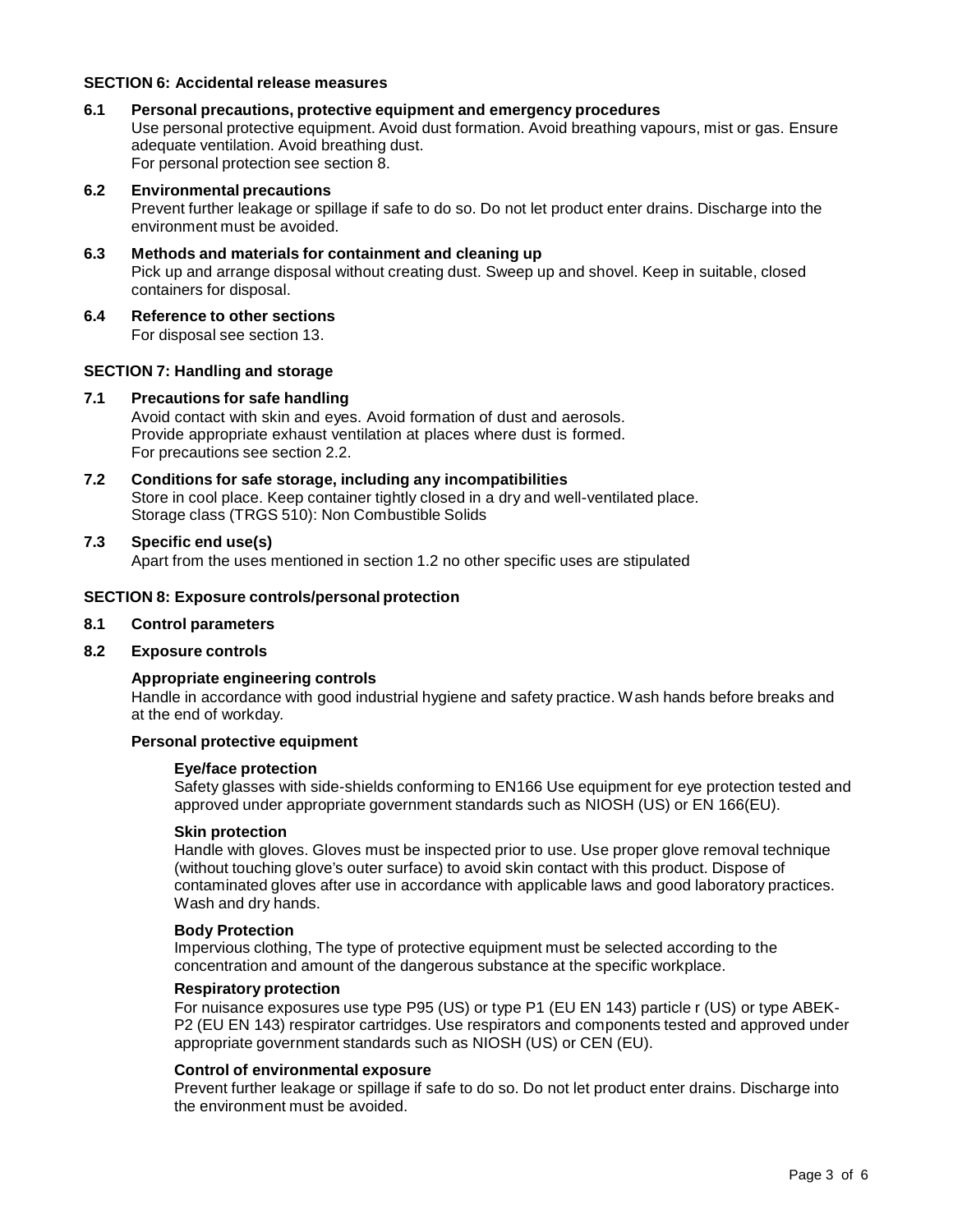# **SECTION 9: Physical and chemical properties**

# **9.1 Information on basic physical and chemical properties**

|     | a) | Appearance                                         | Form: flakes<br>Colour: beige                   |
|-----|----|----------------------------------------------------|-------------------------------------------------|
|     | b) | Odour                                              | No data available                               |
|     | c) | <b>Odour Threshold</b>                             | No data available                               |
|     |    |                                                    | 5.53 at 24 °C                                   |
|     | d) | рH                                                 |                                                 |
|     | e) | Melting point/freezing<br>point                    | Melting point/range: 70 - 73 °C                 |
|     | f) | Initial boiling point and<br>boiling range         | 274 °C                                          |
|     | g) | Flash point                                        | 98 °C - closed cup                              |
|     | h) | Evaporation rate                                   | No data available                               |
|     | i) | Flammability (solid, gas)                          | The product is not flammable.                   |
|     | j) | Upper/lower<br>flammability or<br>explosive limits | No data available                               |
|     | k) | Vapour pressure                                    | No data available                               |
|     | I) | Vapour density                                     | No data available                               |
|     |    | m) Relative density                                | 1.064 g/mL at 25 °C                             |
|     | n) | Water solubility                                   | completely soluble                              |
|     | o) | Partition coefficient: n-<br>octanol/water         | No data available                               |
|     | p) | Auto-ignition<br>temperature                       | No data available                               |
|     | q) | Decomposition<br>temperature                       | No data available                               |
|     | r) | Viscosity                                          | No data available                               |
|     | s) | <b>Explosive properties</b>                        | No data available                               |
|     | t) | Oxidizing properties                               | No data available                               |
| 9.2 |    | Other safety information                           |                                                 |
|     |    | Solubility in other<br>solvents                    | Ethanol 3.7 g/l at 28 $^{\circ}$ C<br>- soluble |
|     |    | Contract Market and the United<br>45. PA           |                                                 |

# **SECTION 10: Stability and reactivity**

| 10.1 | Reactivity        |  |  |
|------|-------------------|--|--|
|      | No data available |  |  |

- **10.2 Chemical stability** Stable under recommended storage conditions.
- **10.3 Possibility of hazardous reactions** No data available
- **10.4 Conditions to avoid** No data available
- **10.5 Incompatible materials** Strong oxidizing agents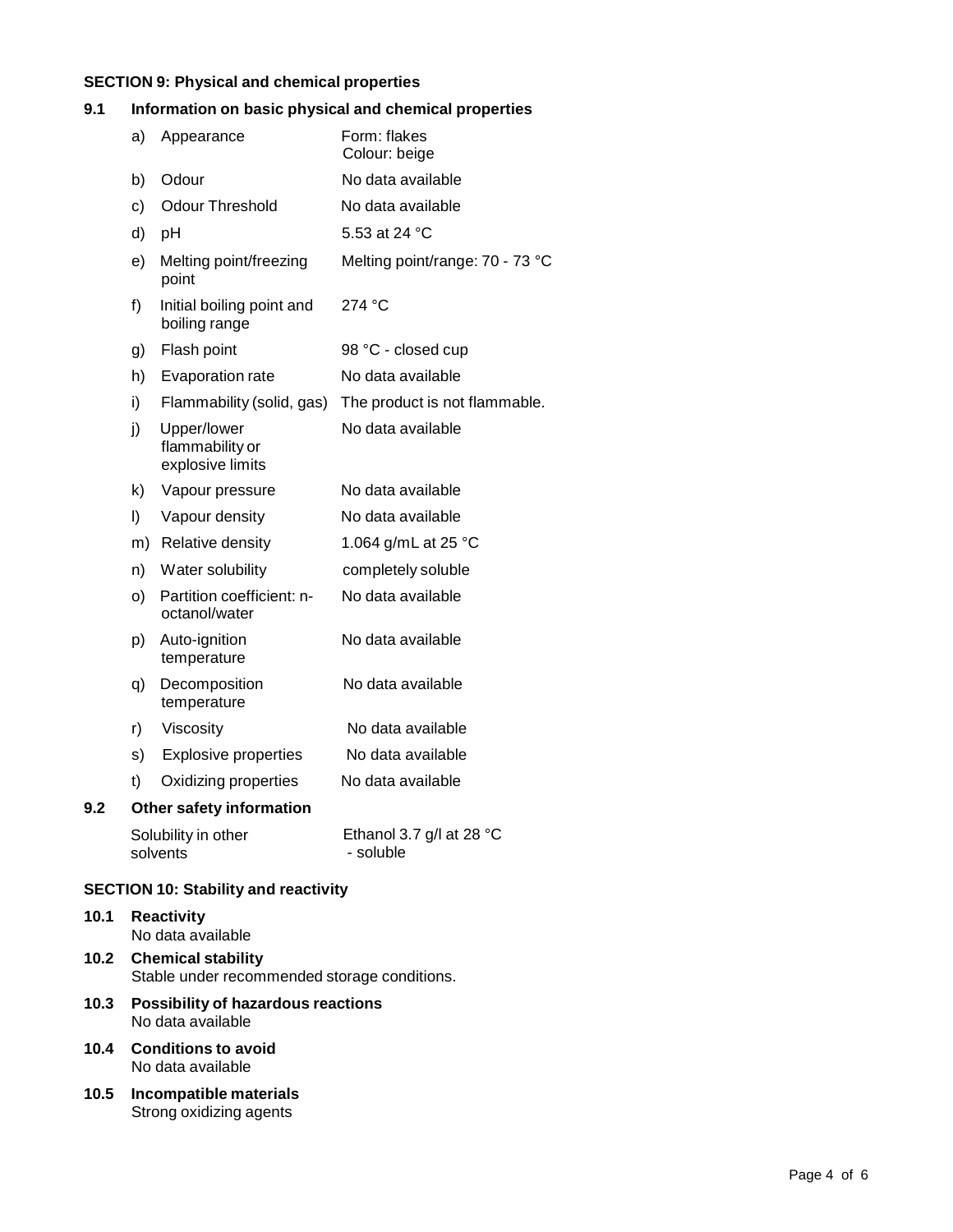# **10.6 Hazardous decomposition products**

Hazardous decomposition products formed under fire conditions. - Carbon oxides Other decomposition products - No data available In the event of fire: see section 5

## **SECTION 11: Toxicological information**

## **11.1 Information on toxicological effects**

### **Acute toxicity**

LD50 Oral - Rat - female - > 2,000 mg/kg(Methyl 2-naphthyl ether) (OECD Test Guideline 423) LD50 Dermal - Rat - male and female - > 2,000 mg/kg(Methyl 2-naphthyl ether) (OECD Test Guideline 402)

### **Skin corrosion/irritation**

Skin - Rabbit(Methyl 2-naphthyl ether) Result: No skin irritation (OECD Test Guideline 404)

# **Serious eye damage/eye irritation**

Eyes - Rabbit(Methyl 2-naphthyl ether) Result: Irritating to eyes. (OECD Test Guideline 405)

**Respiratory orskin sensitisation** No data available(Methyl 2-naphthyl ether)

# **Germ cell mutagenicity**

No data available(Methyl 2-naphthyl ether)

## **Carcinogenicity**

IARC: No component of this product present at levels greater than or equal to 0.1% is identified as probable, possible or confirmed human carcinogen by IARC.

#### **Reproductive toxicity**

No data available(Methyl 2-naphthyl ether)

**Specific target organ toxicity - single exposure** No data available(Methyl 2-naphthyl ether)

# **Specific target organ toxicity - repeated exposure**

No data available

#### **Aspiration hazard**

No data available(Methyl 2-naphthyl ether)

# **Additional Information**

RTECS: Not available

To the best of our knowledge, the chemical, physical, and toxicological properties have not been thoroughly investigated.(Methyl 2-naphthyl ether)

# **SECTION 12: Ecological information**

#### **12.1 Toxicity**

No data available

Toxicity to daphnia and EC50 - Daphnia pulex (Water flea) - 4.04 mg/l - 48 h(Methyl 2-naphthyl ether) other aquatic invertebrates

- **12.2 Persistence and degradability** No data available
- **12.3 Bioaccumulative potential** No data available